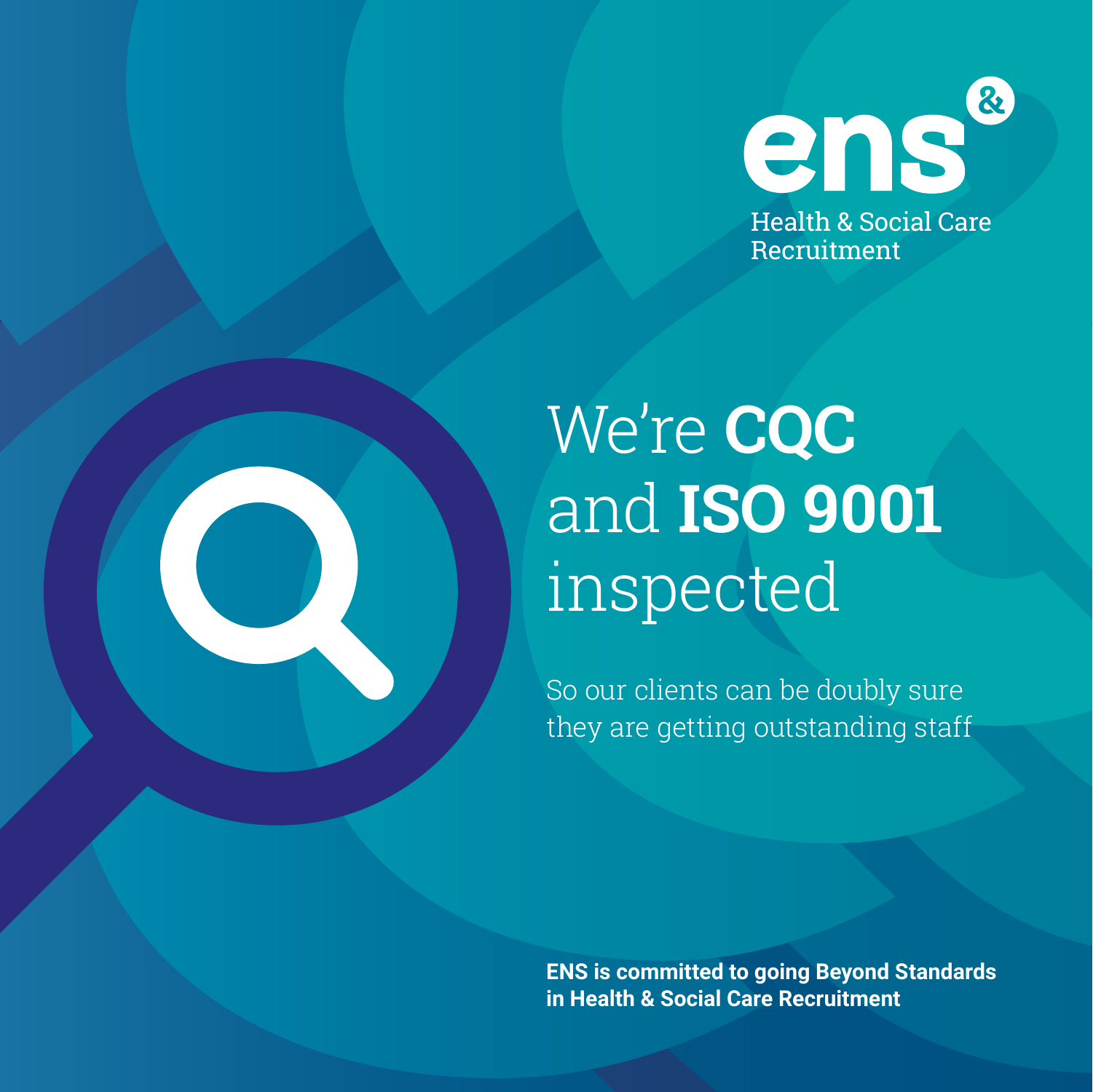

#### ENS recruitment, care and training

Three decades ago, we were a small family business that opened its doors dedicated to finding good people and finding the right jobs for them. We're still family run, but our "family" has grown a little since then. We've grown into a leading health and social care recruiter and training provider for staff across the private and public sectors. These include the NHS, private hospitals, local authorities, housing associations and nursing and residential care providers.

We also provide support packages for people who need help living independently.

Today we are a well-known and trusted name in the health and social care sector throughout the UK. Whether we're sourcing staff for positions in the NHS or support workers for daily cover in social care settings we're always committed to providing excellence.

ENS. Going Beyond Standards in health and social care recruitment with integrity, creativity & compassion.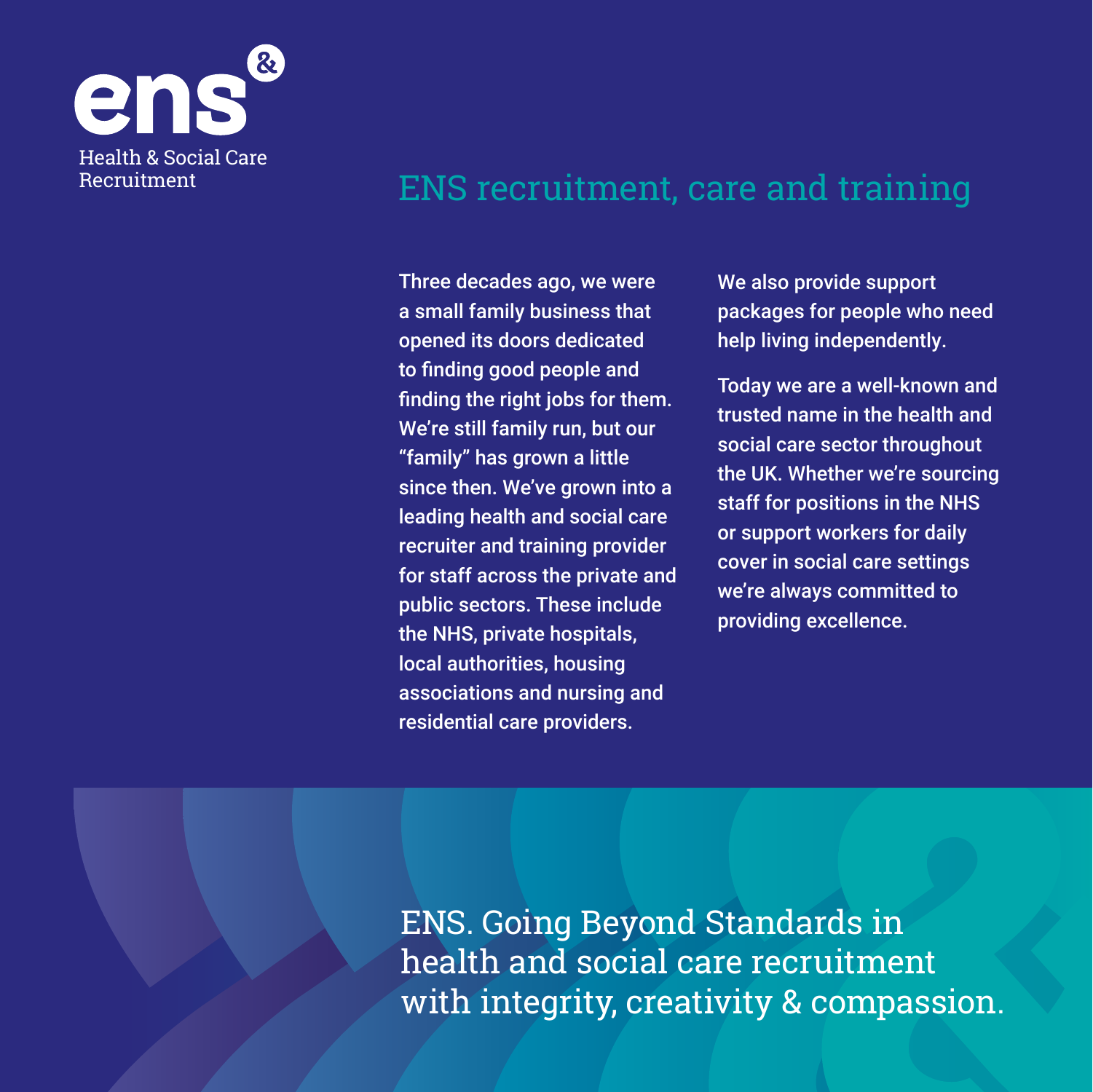# **HEALTHCARE**

### Sourcing the right healthcare staff at a cost that works for you

ENS is an established healthcare recruitment agency providing temporary and permanent staffing solutions to the NHS and private healthcare providers. Our expertise in healthcare recruitment means we have experience in sourcing staff in most major areas of healthcare ranging from doctors, nurses, healthcare assistants, therapists and allied health professionals.

#### We recruit in the following temporary and permanent specialisms:

**• Learning Disability**

**• Rehabilitation Services**

**• Physical Disability**

**• CAMHS**

**• Mental Health**

**• Therapies**

#### Fully compliant staff with up-to-date training

As leaders in health and social care recruitment, we are highly experienced in compliance. Every candidate supplied has to meet all industry requirements and have up-to-date training before they are recommended for any position. This includes verifying all medical qualifications where it is required for both temporary and permanent staff so you can be confident that the staff we supply have been thoroughly checked and deemed compliant.

**Why choose ENS?**

**We specialise in recruiting permanent and temporary staff for health and social care**

**We're able to recruit for a range of positions from Operations Managers and Registered Managers through to support workers** 

**ENS has access to a large database of fully vetted, trained and experienced staff in your area**

**You have access to our consultants 7 days a week, 24 hours a day**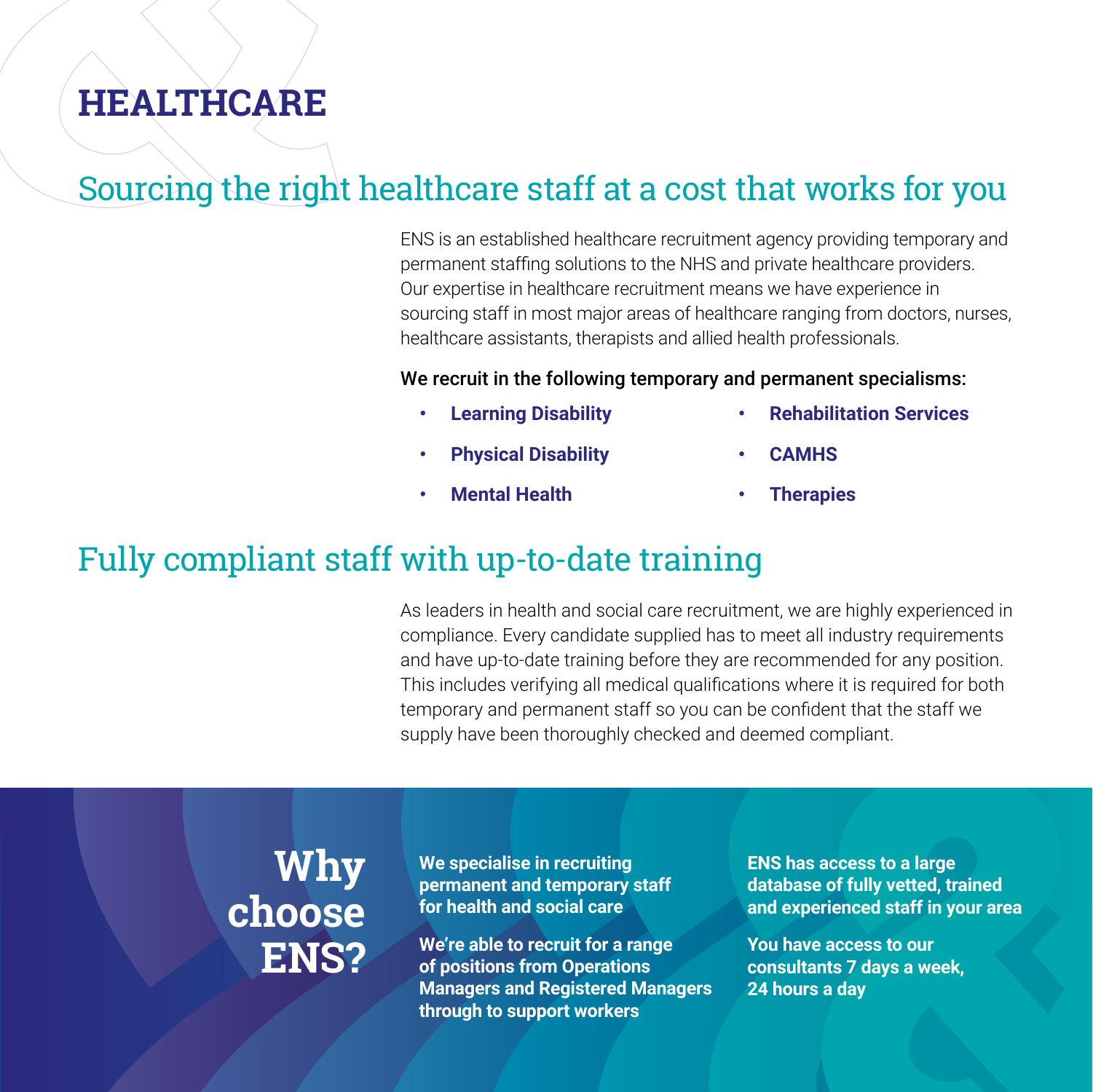#### ENS is more than just a recruitment agency, we're also a care provider ourselves

As a CQC registered provider of care services in our own right we manage supported living services and help a range of people to remain independent in their own homes.

Our experience has shown us that excellence in our industry is vital and when recruiting the right person for a social care setting, there is no room for error. That is why we pay careful attention to our clients' needs and thoroughly check every candidate.

#### Staying ahead through innovation

ENS offers call monitoring (electronic monitoring) which eliminates time sheets and increases shift change oversight. By allowing staff to sign in and out electronically it makes it much easier to quickly see that everybody is where they should be.

**Why choose ENS?**

**30 years of experience recruiting in health and social care**

**We specialise in recruiting permanent and temporary staff for the NHS and private healthcare providers**

**We're able to recruit for a range of positions from specialist nurses, doctors and allied health professionals through to consultants**

**You have access to our consultants 7 days a week, 24 hours a day**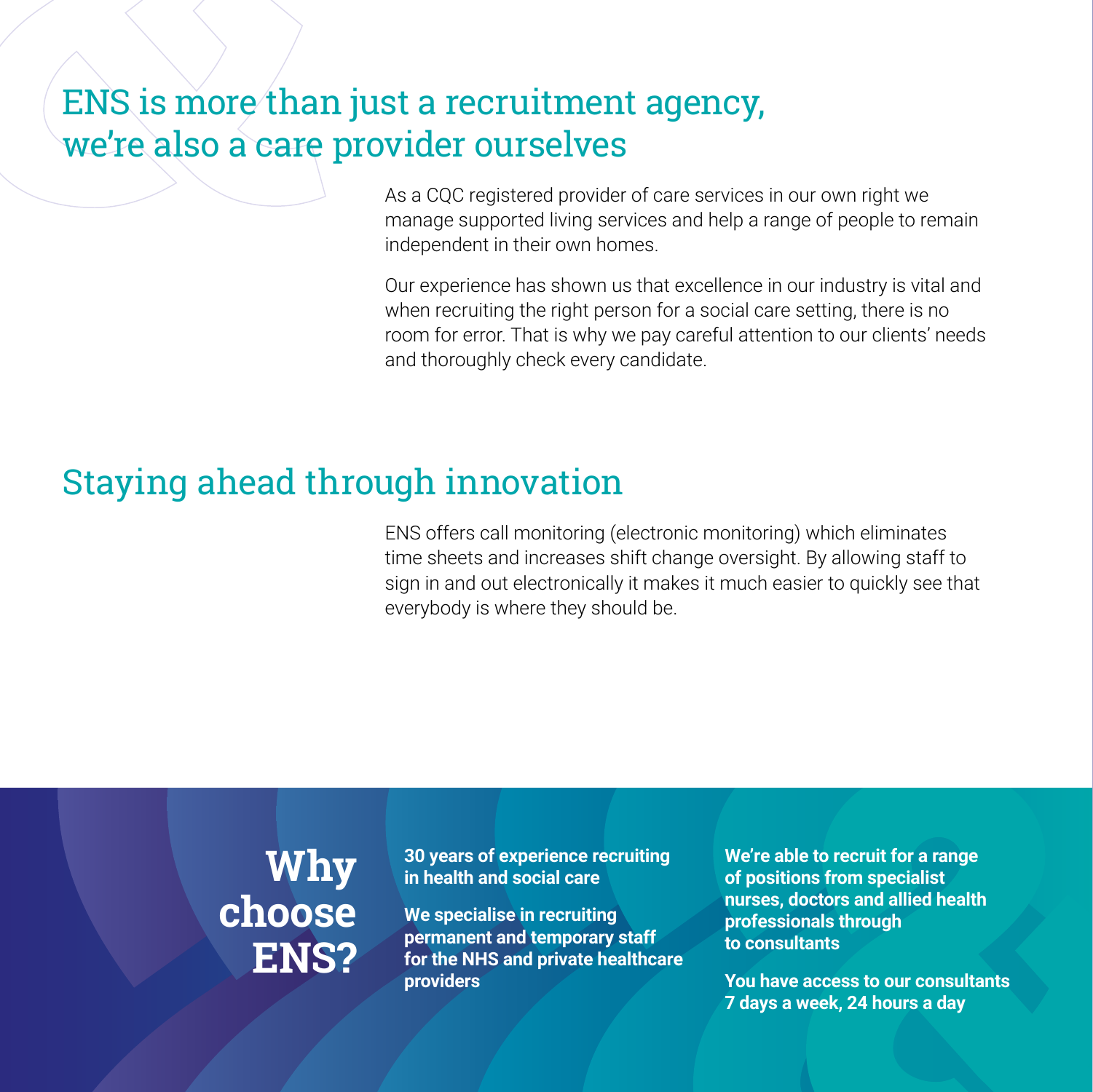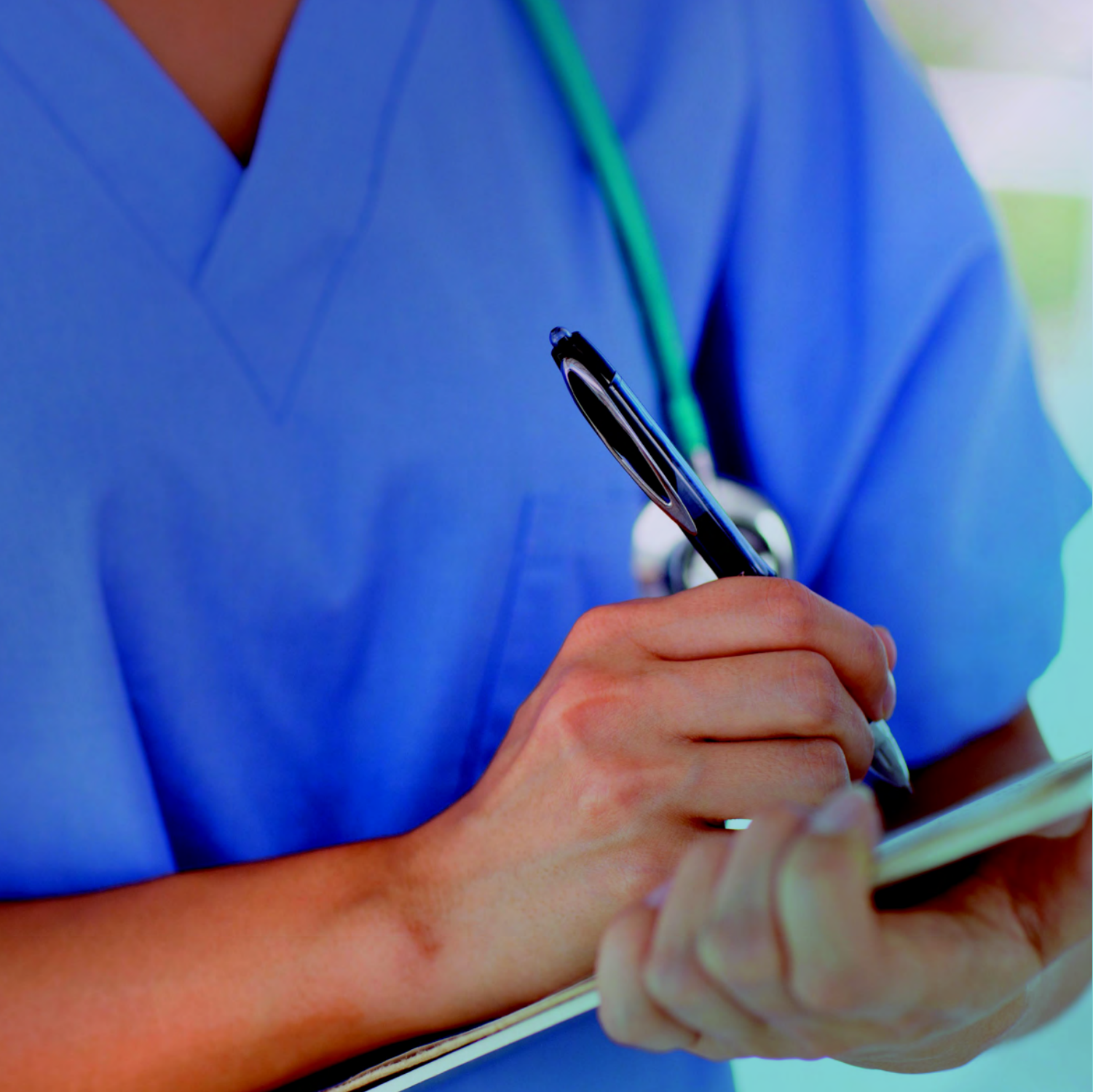# Beyond Standards in HR support

Our dedicated, knowledgeable HR team know how to deal with staff issues sensitively and effectively. They work in partnership with clients to resolve matters fairly, quickly and smoothly.

### Workforce Management Solutions to offer control of recruitment costs

ENS has the resources and track record to help you thrive in difficult times. We offer innovative packages to keep costs down without sacrificing quality and offer a full range of recruitment solutions to manage and deliver your permanent, contract and temporary recruitment needs. We also offer full master vendor solutions and outsourced staff bank management.

By providing you with increased visibility we enable you to identify potential efficiencies and implement cost controls that will save money across the recruitment process. See the difference tailor-made management information and access to our sector expertise can make to your service.



#### **WE OFFER**

- **• Appraisals of current agency spend / staffing trends / agency compliance**
- **• Full master vendor solutions to standardise your costs**
- **• Scalable services depending on need**
- **• A single point of contact and standardised pricing**
- **• One central source of supply of finance, HR, administrators & IT staff**
- **• Data and management info regarding spend on a monthly basis to assist with budgets**
- **• Monthly reporting analysis to help with workforce planning**
- **• Experienced consultants who know current market conditions**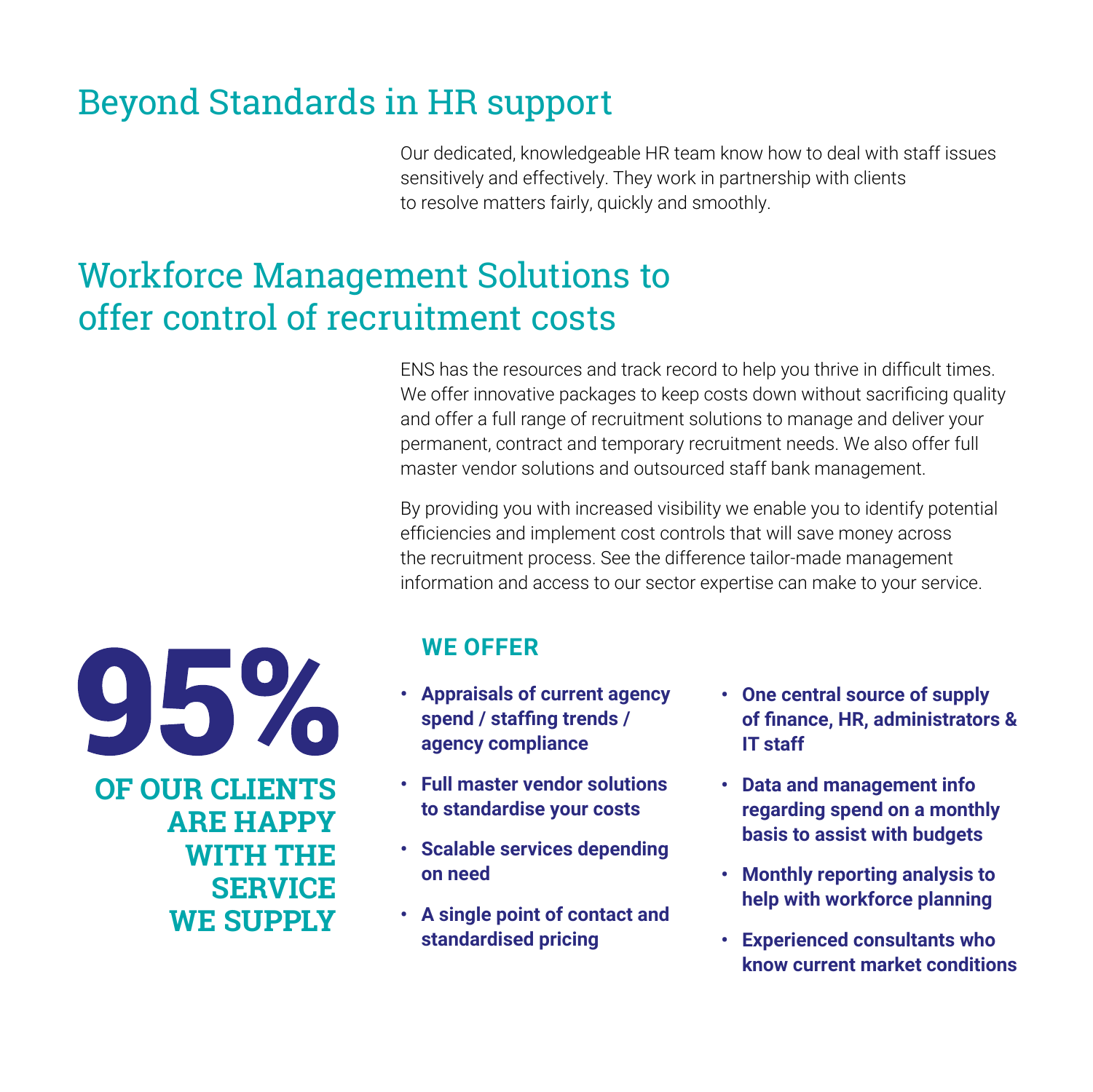I would definitely recommend ENS without a doubt. mcch are having to respond to the changing market dynamics like every other provider in the sector by being more and more efficient and reducing our costs. ENS are part of helping us do that in a sustainable quality assured way."

**David Hall – MCCH now Choice Support, Master Vendor client**

**MCCH now Choice Support is a registered charity and social care provider. It was established in 1984 and provides registered care and support services for people with a learning disability, mental health issues and autism.**

Very pleased with the service received. The best Agency I have come across in 15 years of supporting people with a learning disability, physical needs, and behaviours that challenge. ENS is a credit to the profession."

**Gary – Team Leader, Supported Living Service**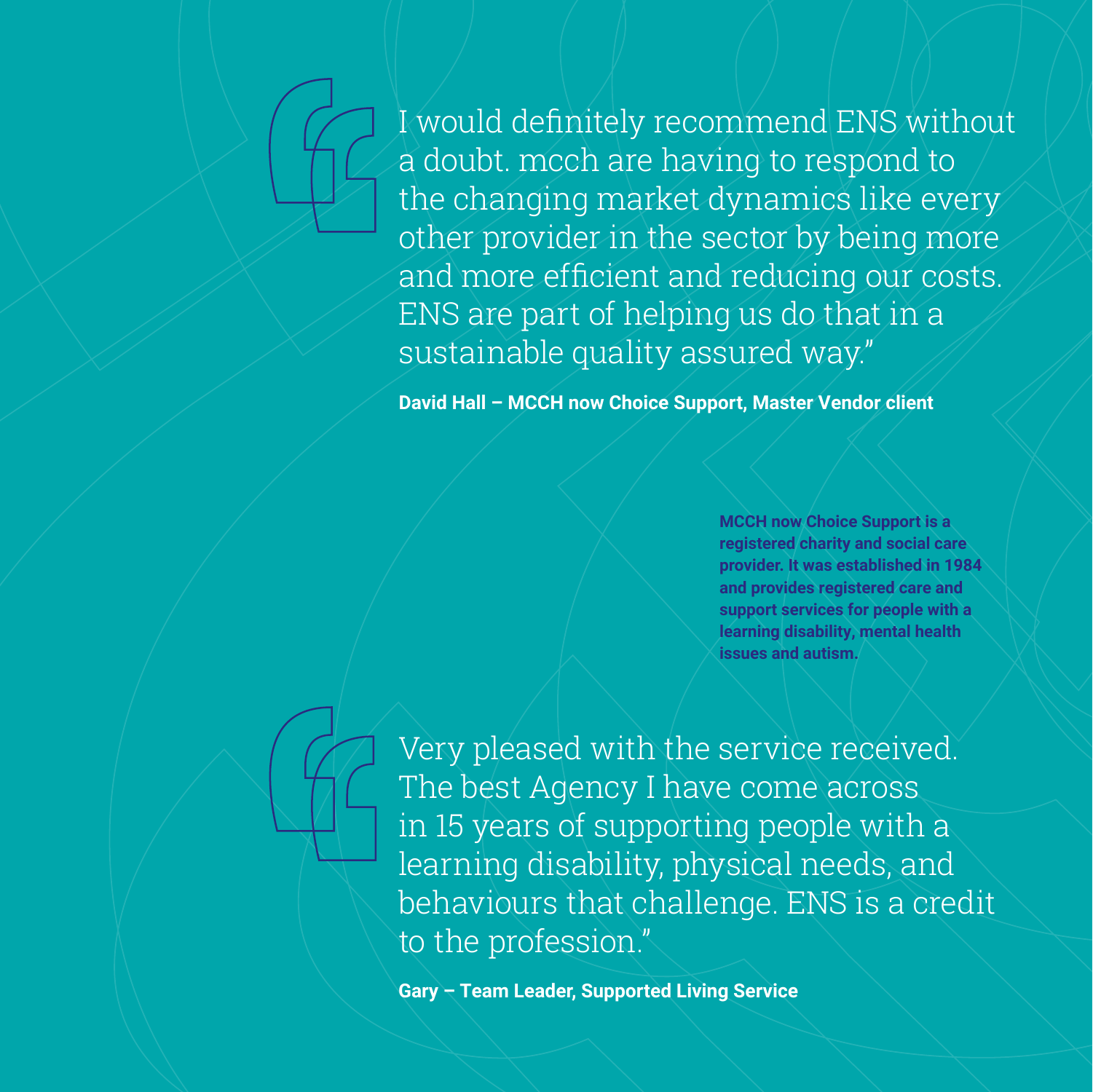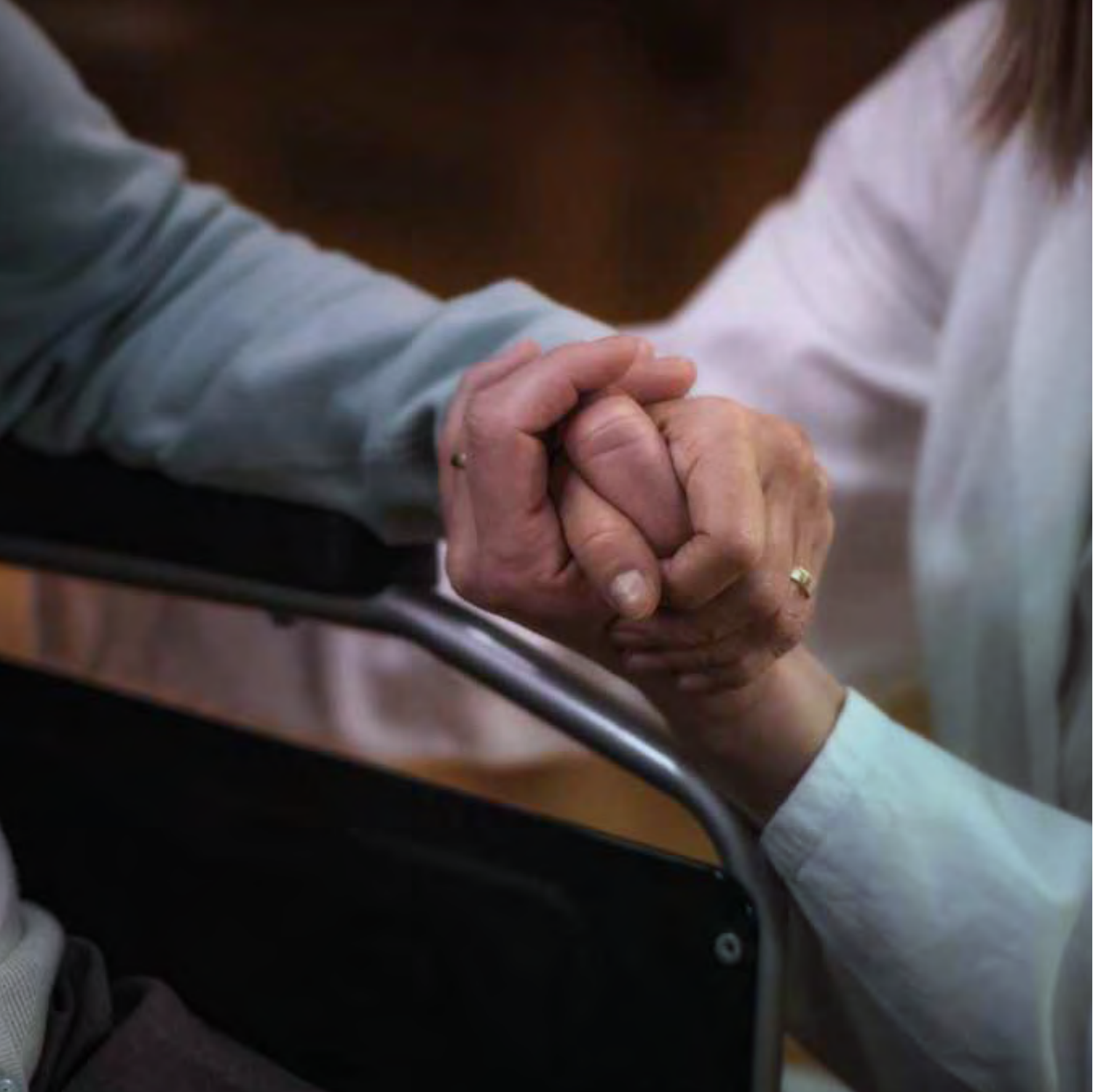# **SOCIAL CARE**

# Working with you to find the best social care staff

ENS specialises in recruiting social care staff for both permanent and temporary positions. We are able to help you source candidates for a wide range of positions from Support Workers to Heads of Services. including Registered Managers and have access to a large database of fully vetted, trained and experienced candidates in your area.

We recruit in the following temporary and permanent specialisms:

- **• Learning Disability**
- **• Physical Disability**
- **• Mental Health**
- **• Older People**
- **• Sensory Impairment**
- **• Respite Care**
- **• Live In**
- **• Palliative Care**
- **• Children's Services**
- **• Supported Living**

# Only thoroughly vetted staff supplied

We've added extra layers of protection to our process. We are CQC inspected and also checked annually by the ISO 9001 quality auditor where we pass with flying colours year after year. This means we minimise your risks by ensuring the recruitment process is fully compliant with the industry regulations, so you can be doubly sure that you are getting compliant staff.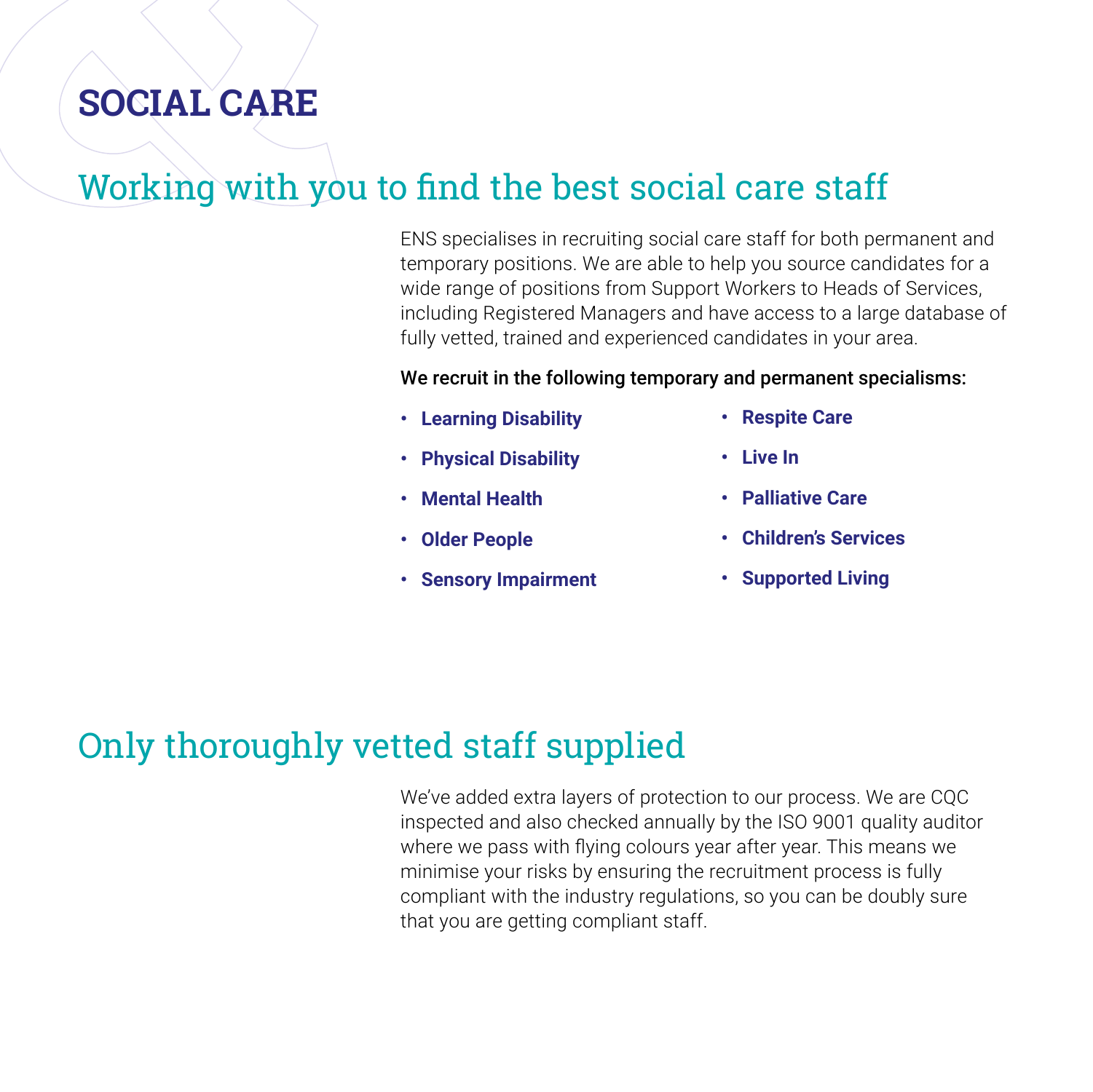#### Cost Saving

We understand that you are in a time where your budgets are being stretched to their limits and that this is combined with a shortfall of professionals available in the sector, meaning recruitment is becoming ever more difficult and expensive. We are able to work with you to source the right staff for your healthcare service while also aiming to reduce your recruitment costs.

Our hard work means you get the efficient, quality-driven and cost-effective recruitment solutions you need.

#### Getting to know you and your service

When you work with us you get a dedicated consultant who aims to really get to know you and your service. This way they are able to understand the challenges you are facing and can create a bespoke package that works for the individual needs of your healthcare service.

# **TRAINING**

# Excellence in training for our staff

All ENS health and social care workers receive thorough training in accordance with the latest guidance from Skills for Care / Skills for Health.

Having an in-house accredited Crisis Prevention Institute trainer enables us to deliver bespoke courses to ensure all our staff have the most up-to-date and specialised training required. Our learning facilitators adopt the Safety Intervention training philosophy to upskill our staff by delivering safety intervention programmes to reduce crisis situations and create a safer workplace. We are committed to working in line with the Restraint Reduction Network (RRN), to deliver services that emphasise the importance of patient centred care.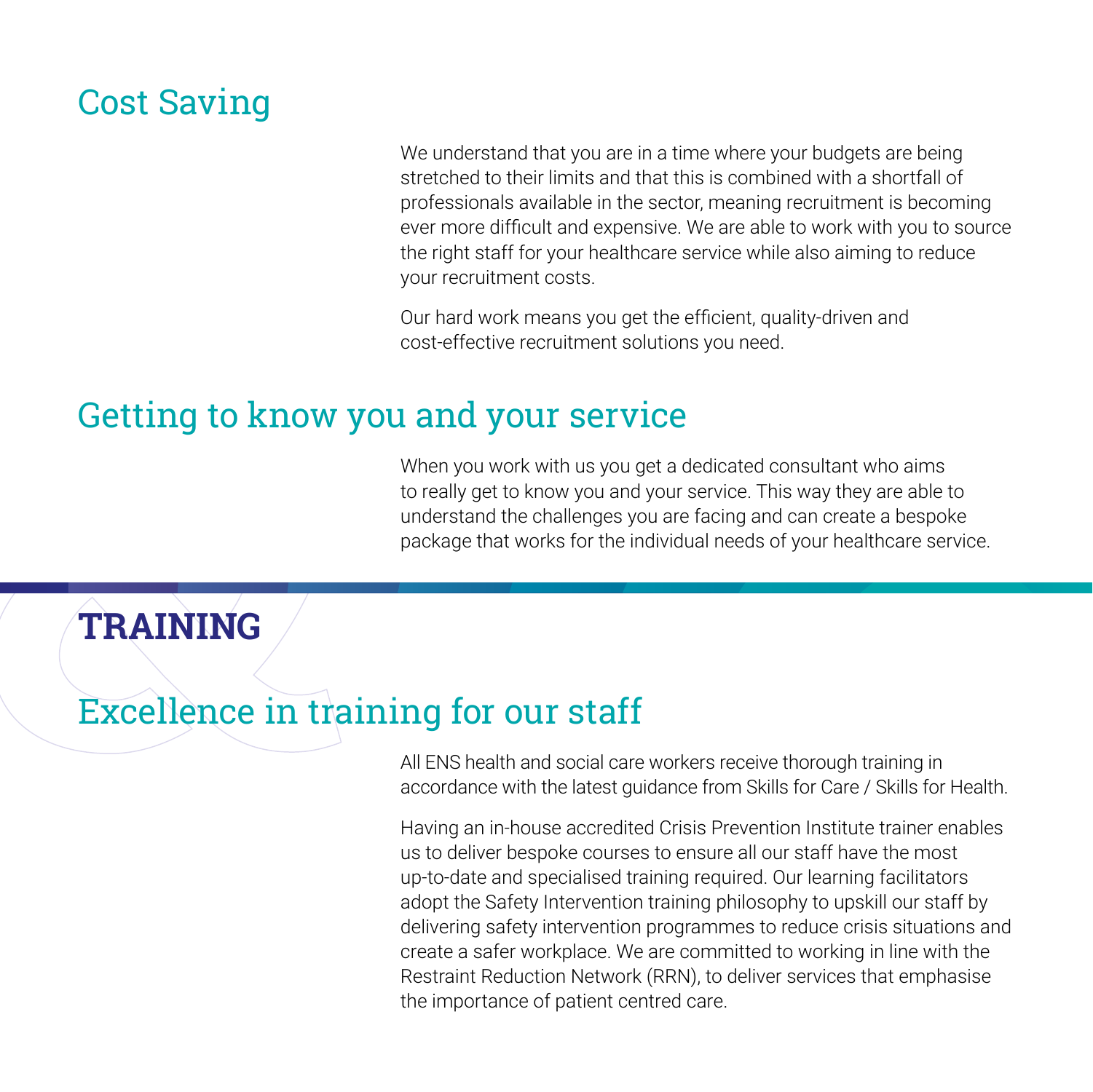

#### Let us train your staff

Our blended approach to learning combines both practical courses and assessment with theoretical e-learning modules. Our range of courses includes all the mandatory training requirements and Care Certificate induction modules, as well as more specialised health and social care topics.

Our facilitators can accommodate single bookings on our rolling practical programmes or bespoke group courses can be delivered at your location.

Our e-learning portal has been developed to enable clients to access up-to-date and fully compliant training modules for staff at a competitive price. Clients can purchase credits for e-learning courses which gives you access to your own individual course management area where courses can be allocated, results viewed and certificates downloaded.

#### Want to know more?

Call us on **01702 361461** or email **[training@ensgroup.co.uk](mailto:training%40ensgroup.co.uk?subject=)** [ens-training.co.uk](http://ens-training.co.uk)